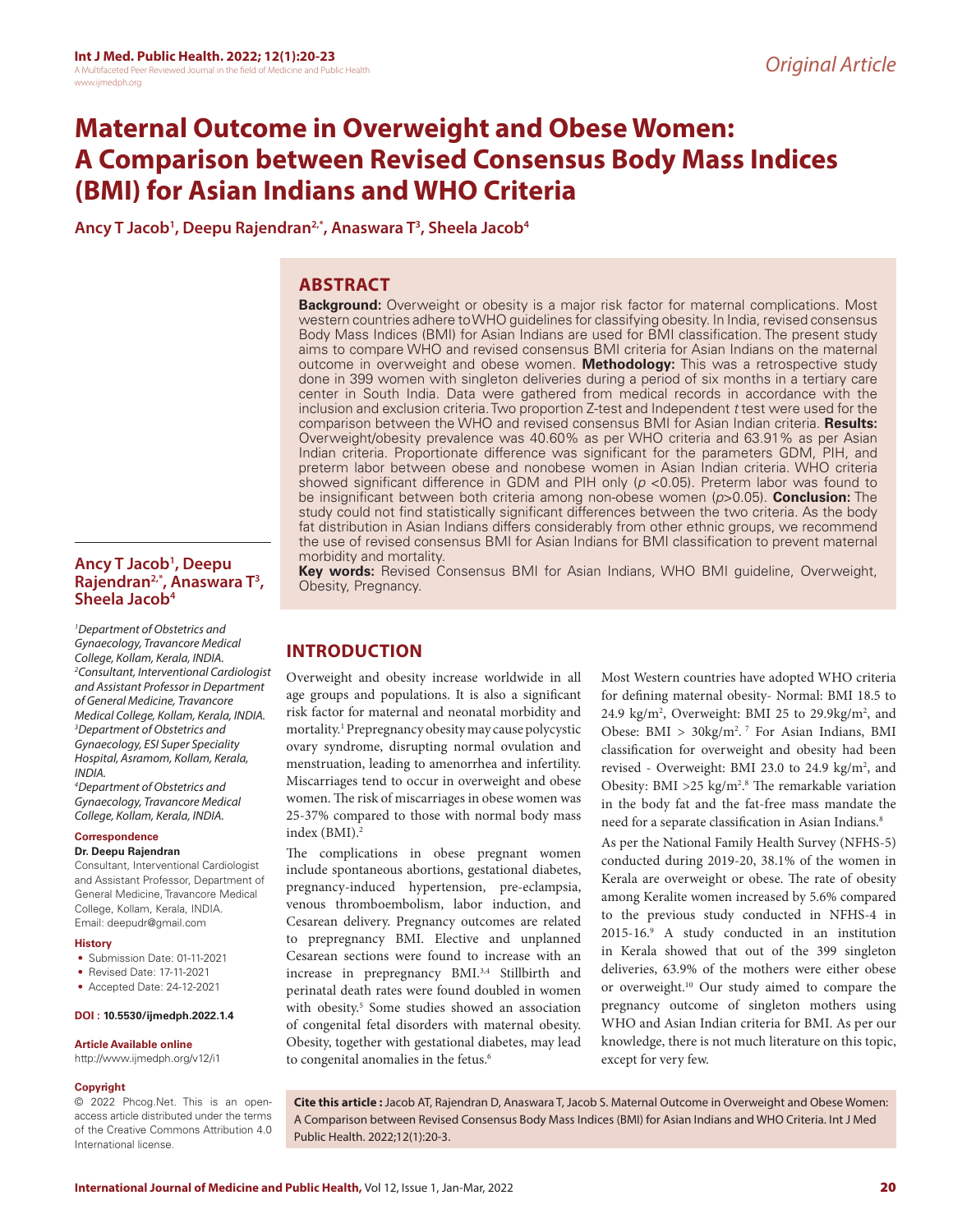# **MATERIALS AND METHODS**

This retrospective study was conducted in a teaching hospital at Travancore Medical College, Kerala, India, over six months from July 2020 to December 2020 after obtaining approval from the Institutional ethical committee. The women who had singleton delivery in this institution during the study period, having their antenatal checkups done in the same institution, were included in the study. Women with multiple gestations or late registration to the institution were excluded. The medical records of the patients were checked, and 399 singleton deliveries were found during the period. To describe the characteristics of the study population, the age, height, and weight of the mothers during the first antenatal visit, history of abortion, history of infertility treatment, the gestational age at the time of delivery were collected. The maternal outcome variables included in the study were antenatal complications like pregnancy-induced hypertension (PIH), gestational diabetes mellitus (GDM), preterm labor, LSCS, urinary tract infection (UTI), and postpartum hemorrhage (PPH). The patients' BMI was calculated and categorized both as per the Asian Indian and WHO BMI criteria for comparison.

### Statistical Analysis

Descriptive statistics were used for the baseline characteristics of the study population. Binary or categorical variables presented as frequency distributions and numerical variables presented a means and standard deviation. A multiple bar diagram was used for BMI distribution according to Asian Indian and WHO BMI criteria. Two proportion Z-test was used to compare categorical variables, and Independent *t*-test for mean maternal age between Asian Indian and WHO BMI criteria. A p-value less than 0.05 shows statistical significance. All data were entered in Microsoft Excel and analyzed using SPSS version 20.00.

# **RESULTS**

This observational study was conducted among 399 women to assess the maternal outcome among overweight and obese women based on Asian Indian and WHO BMI criteria. Of the total 399 women, 40.60% were either overweight or obese as per WHO criteria, whereas it was 63.91% as per Indian criteria. The range of age varies from 18 to 41 years, with an average age of 27.26±4.63 years. The mean BMI of the study population was found to be  $24.5 \pm 4$  kg/m<sup>2</sup>. Out of the 399 samples, 190 (47.6%) were primigravid.

More than one abortion was found in 28 (7.02%) women. Only 10% of the study population nderwent infertility treatment, GDM was observed in 23.81% of the study population, PIH in 11.53%, and preterm labor in 9.02%.

BMI distribution according to Asian Indian and WHO BMI criteria was represented in Graph 1. As per the Asian Indian criteria, BMI was normal in 144 women, 93 were overweight, and 162 belonged to the obese category. However, WHO criteria showed normal BMI in 238 study subjects, overweight in 130, and only 32 in the obese category.

Table 1 age-wise assessment of BMI distribution for both Asian Indian and WHO criteria was done. It showed that, for all age groups, women with normal BMI were <40% only as per Indian classification. As per WHO classification, more than 50% of the study population had normal BMI.

Table 2 compared maternal parameters between obese and non-obese women using WHO and Asian Indian criteria. The Asian Indian criteria showed a significant difference in the proportions of parameters such as GDM, PIH, and preterm labor between obese and non-obese women (*p*<0.05).



**Graph 1:** Distribution of Body Mass Index according to WHO and Asian Indian criteria.

#### **Table 1: Age-wise distribution of BMI according to WHO and Asian Indian Criteria among the study group.**

| Age<br>Group |             | <b>Asian Indian Criteria</b> | <b>WHO Criteria</b> |                      |  |
|--------------|-------------|------------------------------|---------------------|----------------------|--|
|              | Non-obese   | Overweight/<br>obese         | Non-obese           | Overweight/<br>obese |  |
| <20          | 2(28.5%)    | 5(71.5%)                     | 6(85.7%)            | 1(14.3%)             |  |
| $20 - 29$    | 108(37.9%)  | $177(62.1\%)$                | 167 (58.6%)         | 118 (41.4%)          |  |
| $30 - 39$    | 33(31.7%)   | 71(68.3%)                    | 62 (59.6%)          | 42 (40.4%)           |  |
| 40 or more   | $1(33.3\%)$ | 2(66.7%)                     | 2(66.7%)            | $1(33.3\%)$          |  |
| Total        | 144(100%)   | 255(100%)                    | 237(100%)           | 162(100%)            |  |

According to the WHO criteria, only two parameters, i.e., PIH and GDM, showed a significant difference in proportions between the obese and non-obese groups. Both GDM and PIH were found to be more in obese women.

Table 3 the assessment of maternal outcome parameters showed that among the non-obese women, there was no significant difference observed between Asian Indian and WHO criteria in all parameters except distribution of preterm labor (*p*>0.05). Asian Indian criteria reported only 4.87%, and WHO criteria reported 7.59% preterm labor, and this difference was found to be statistically significant  $(p<0.01)$ . In the obese group, none of the maternal outcome parameters showed a significant difference between Asian Indian and WHO criteria.

# **DISCUSSION**

The study was conducted retrospectively in 399 women with singleton deliveries. The population included in the study was from middle-toupper class families in an urban population. The prevalence of overweight or obesity in pregnancy as per Asian Indian Criteria was 63.91%, and that of WHO criteria was 40.6%. We could find an increase of 23.31% in the prevalence of overweight or obesity in pregnancy as per the Asian Indian criteria compared with WHO criteria. The study conducted by Aziz *et al*. showed a 31.3% increase in the overweight or obese category when Asian Indian criteria were used over WHO criteria.<sup>8</sup> More than 60% of the study population falls in the overweight or obese category as per the Asian Indian criteria. Most Western countries use WHO criteria for BMI classification. The body fat distribution differs considerably between various ethnic groups.<sup>11</sup> Asians were found to have more body fat relative to weight when compared with the white populations.<sup>11</sup>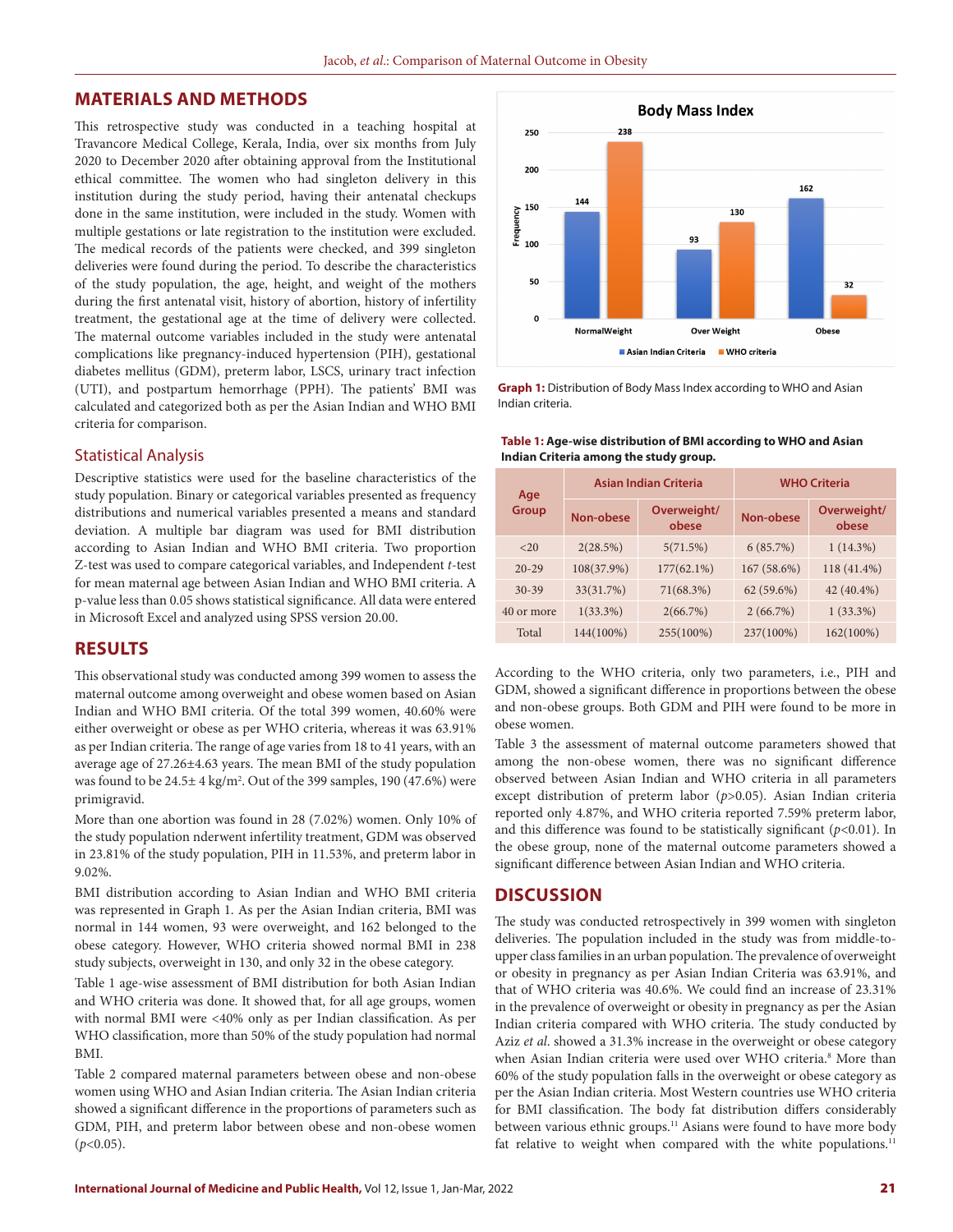|                              | <b>Asian Indian Criteria</b>   |                                        |                    | <b>WHO Criteria</b>            |                                        |                    |
|------------------------------|--------------------------------|----------------------------------------|--------------------|--------------------------------|----------------------------------------|--------------------|
|                              | <b>Normal BMI</b><br>$(n=144)$ | <b>Overweight + Obese</b><br>$(n=255)$ | <b>PValue</b>      | <b>Normal BMI</b><br>$(n=238)$ | <b>Overweight + Obese</b><br>$(n=162)$ | <b>P</b> Value     |
| <b>Mean Maternal Age</b>     | $26.65 \pm 5.56$               | $27.62 \pm 4.22$                       | $0.049^{*a}$       | $26.95 \pm 5.18$               | $27.72 \pm 4.03$                       | $0.115^{a}$        |
| Primi gravida                | 80 (55.56%)                    | 110(43.13%)                            | $0.016^{*b}$       | 120 (50.63%)                   | 70 (43.21%)                            | $0.145^{\rm b}$    |
| Abortions $>1$               | 6(4.17%)                       | 22(8.63%)                              | 0.094 <sup>b</sup> | 16(6.75%)                      | $12(7.41\%)$                           | 0.802 <sup>b</sup> |
| <b>Infertility Treatment</b> | 14 (9.72%)                     | $26(10.2\%)$                           | 0.880 <sup>b</sup> | 23(9.7%)                       | $17(10.49\%)$                          | 0.796 <sup>b</sup> |
| <b>GDM</b>                   | 25 (17.36%)                    | 70 (27.45%)                            | $0.020^{*b}$       | $46(19.41\%)$                  | 49 (30.25%)                            | $0.010^{*b}$       |
| PIH                          | 6(4.17%)                       | 40 (15.69%)                            | $0.005*^{b}$       | 15(6.33%)                      | $31(19.14\%)$                          | $0.001*^{b}$       |
| <b>Preterm Labor</b>         | 7(4.86%)                       | 29 (11.37%)                            | $0.029^{*b}$       | 18 (7.59%)                     | $18(11.11\%)$                          | 0.228 <sup>b</sup> |
| <b>UTI</b>                   | 27 (18.75%)                    | 58 (22.75%)                            | 0.349 <sup>b</sup> | 46 (19.41%)                    | 39 (24.07%)                            | $0.264^b$          |
| <b>PPH</b>                   | 14 (9.72%)                     | 19 (7.45%)                             | 0.429 <sup>b</sup> | 21 (8.86%)                     | $12(7.41\%)$                           | 0.606 <sup>b</sup> |
| <b>LSCS</b>                  | 69 (47.92%)                    | 135 (52.94%)                           | $0.336^{b}$        | 119 (50.21%)                   | 85 (52.47%)                            | 0.657 <sup>b</sup> |
| <b>LSCS Primigravida</b>     | 38 (47.5%)                     | 56 (50.91%)                            | $0.643^b$          | 60 (50%)                       | 34 (48.57%)                            | 0.849 <sup>b</sup> |

#### **Table 2: Maternal and Neonatal parameters in obese and non-obese women: Asian Indian Versus WHO criteria.**

a: Independent *t* test, b: Two proportion Z test, *p*<0.05 shows the significance

| Table 3: Comparison of maternal outcome of obese and non-obese women between Asian Indian and WHO criteria. |  |  |  |
|-------------------------------------------------------------------------------------------------------------|--|--|--|
|-------------------------------------------------------------------------------------------------------------|--|--|--|

|                              | <b>Normal BMI</b>            |                     |                      | <b>Overweight + Obese</b>    |                     |                    |
|------------------------------|------------------------------|---------------------|----------------------|------------------------------|---------------------|--------------------|
|                              | <b>Asian Indian Criteria</b> | <b>WHO Criteria</b> | <b>P</b> Value       | <b>Asian Indian Criteria</b> | <b>WHO Criteria</b> | <b>P</b> Value     |
| Mean Maternal Age            | $26.65 \pm 5.56$             | $26.95 \pm 5.18$    | $0.594$ <sup>a</sup> | $27.62 + 4.22$               | $27.72 + 4.03$      | $0.810^a$          |
| Primi gravida                | 80 (55.56%)                  | 120 (50.63%)        | 0.351 <sup>b</sup>   | 110 (43.13%)                 | 70 (43.21%)         | 0.987 <sup>b</sup> |
| Abortions $>1$               | 6(4.17%)                     | 16(6.75%)           | 0.296 <sup>b</sup>   | $22(8.63\%)$                 | $12(7.41\%)$        | 0.657 <sup>b</sup> |
| <b>Infertility Treatment</b> | 14 (9.72%)                   | 23(9.7%)            | 0.994 <sup>b</sup>   | $26(10.2\%)$                 | 17 (10.49%)         | 0.924 <sup>b</sup> |
| <b>GDM</b>                   | 25 (17.36%)                  | $46(19.41\%)$       | 0.618 <sup>b</sup>   | 70 (27.45%)                  | 49 (30.25%)         | 0.537 <sup>b</sup> |
| PIH                          | 6(4.17%)                     | 15 (6.33%)          | 0.371 <sup>b</sup>   | 40 (15.69%)                  | 31 (19.14%)         | 0.362 <sup>b</sup> |
| Preterm Labour               | $7(4.86\%)$                  | 18 (7.59%)          | $< 0.001^{*b}$       | 29 (11.37%)                  | $18(11.11\%)$       | $0.935^{b}$        |
| <b>UTI</b>                   | 27 (18.75%)                  | $46(19.41\%)$       | 0.874 <sup>b</sup>   | 58 (22.75%)                  | 39 (24.07%)         | $0.756^{\rm b}$    |
| PPH                          | 14 (9.72%)                   | $21(8.86\%)$        | 0.778 <sup>b</sup>   | 19 (7.45%)                   | $12(7.41\%)$        | 0.988 <sup>b</sup> |
| <b>LSCS</b>                  | 69 (47.92%)                  | 119 (50.21%)        | $0.665^{\rm b}$      | 135 (52.94%)                 | 85 (52.47%)         | 0.925 <sup>b</sup> |
| LSCS Primi gravida           | 38 (47.5%)                   | $60(50\%)$          | $0.636^{b}$          | 56 (50.91%)                  | 34 (48.57%)         | $0.642^b$          |

a: Independent *t*-test, b: Two proportion Z test, *p*<0.05 showed the significance

Regardless of gender, young Asian Indians with BMI 23  $\pm$ 2 kg/m<sup>2</sup> have higher abdominal and visceral fat.<sup>12</sup>

The study showed that only 40.6% of the women fall into the overweight or obese category as per the BMI classification by WHO. An additional 23.31% of women were grouped into the overweight or obese category when the Asian Indian criteria were used, enabling them to get exceptional care during the antenatal period, which could prevent further complications during the peri or postpartum period. Both criteria showed that overweight or obesity in pregnancy was more prevalent in the age group, 20-29 years.

NFHS-5 datasheet showed that 6.3% of the women between 20-24 years got married at an age below 18 in Kerala. The datasheet also showed that 38.1% of the women between the age group 15-49 years had BMI  $>$ 25kg/m<sup>2</sup>, and 70.7% of the population had a high-risk waist-hip ratio of ≥0.85, confirming that the overweight and obesity is high in Kerala women. This

calls for pre pregnancy counseling in maintaining normal BMI among women of the reproductive age group in Kerala. Pregnancy itself was found to cause obesity due to inadequate weight loss after delivery<sup>13</sup> The children of obese mothers showed higher rates of childhood obesity.<sup>14</sup> Obesity is a multifactorial trait as both environmental and genetic factors contribute to its development.<sup>15</sup> In this study, increasing maternal age showed a significant contribution to maternal overweight or obesity. GDM, PIH, and preterm labor were the significant complications found in overweight and obese pregnant women as per Asian Indian Criteria. However, the WHO guidelines showed only GDM and PIH. We could not find much literature that compared the Asian Indian and WHO BMI criteria. Hence a comparison with other studies was not possible. Studies have shown that PIH, GDM, preterm labor, induced deliveries, and increased Cesarean section are significant maternal complications in overweight or obese women.<sup>15</sup> The infertility treatment success greatly depends on the maternal body weight.<sup>14</sup> In this study, both the criteria